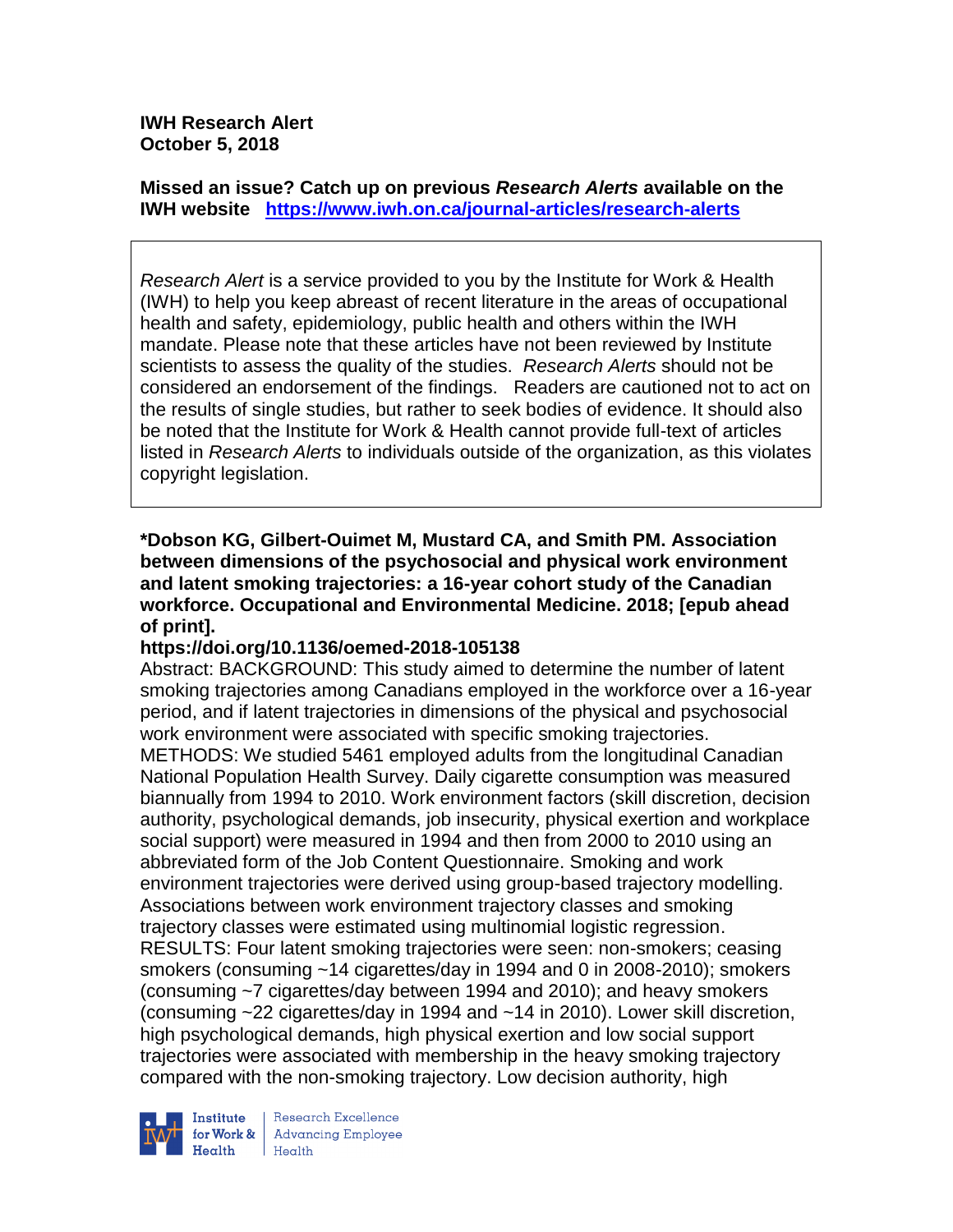psychological demands and high physical exertion trajectories were associated with membership in the ceasing compared with the non-smoking trajectory. CONCLUSIONS: Certain physical and psychosocial work environment trajectories were associated with heavy and ceasing smoking behaviours over a 16-year period. The role of the work environment should be further considered in smoking cessation programmes

**\*Kosny A, Lifshen M, MacEachen E, Furlan A, Koehoorn M, Beaton D, Cooper J, and Neis B. What are physicians told about their role in return to work and workers' compensation systems? An analysis of Canadian resources. Policy and Practice in Health and Safety. 2018; [epub ahead of print].**

**https://doi.org/10.1080/14773996.2018.1465264** 

# **Bailey MM, Coller RK, and Pollack Porter KM. A qualitative study of facilitators and barriers to implementing worksite policies that support physical activity. BMC Public Health. 2018; 18(1):1145.**

**https://doi.org/10.1186/s12889-018-6045-x [open access]** Abstract: BACKGROUND: Physical inactivity is associated with several chronic diseases that are costly to society, employers, and individuals. Workplaces are a common location for physical activity (PA) initiatives because of the amount of time individuals who are employed full time spend at work. This research examined a statewide worksite wellness program, the Healthiest Maryland Businesses (HMB) program, to fill an important gap regarding the facilitators for and barriers to implementing workplace policies that support PA. METHODS: Individual telephone interviews were conducted in December 2015 with six HMB Coordinators and their supervisor, and from August through October 2016 with a purposeful sample of 15 businesses of various sizes from across Maryland, to learn about the role of leadership, and successes and challenges of implementing PA programs and policies. The sample of businesses was intentionally selected to capture perspectives from a range of businesses. Interviews were recorded and professionally transcribed. Descriptive coding was used to identify dominant themes that addressed the study aims and research questions. RESULTS: PA was not described as a priority for several large and small businesses. To garner more support for PA, interviewees emphasized associating PA initiatives with measures the businesses care about, such as health care costs from claims data. Small businesses also described having a need for PA programming yet reported having significant resource constraints. There was a strong interest in developing guidance for implementing PA break policies, which was mentioned as a critical support for workplace PA promotion. More commitment and investment of resources from leadership, and an engaged wellness committee with company representation at all levels and roles, were identified as vital for impactful programs. CONCLUSIONS: Most businesses are implementing PA programs with limited policy supports, which was mentioned as a barrier. Successful implementation of workplace wellness programs broadly,

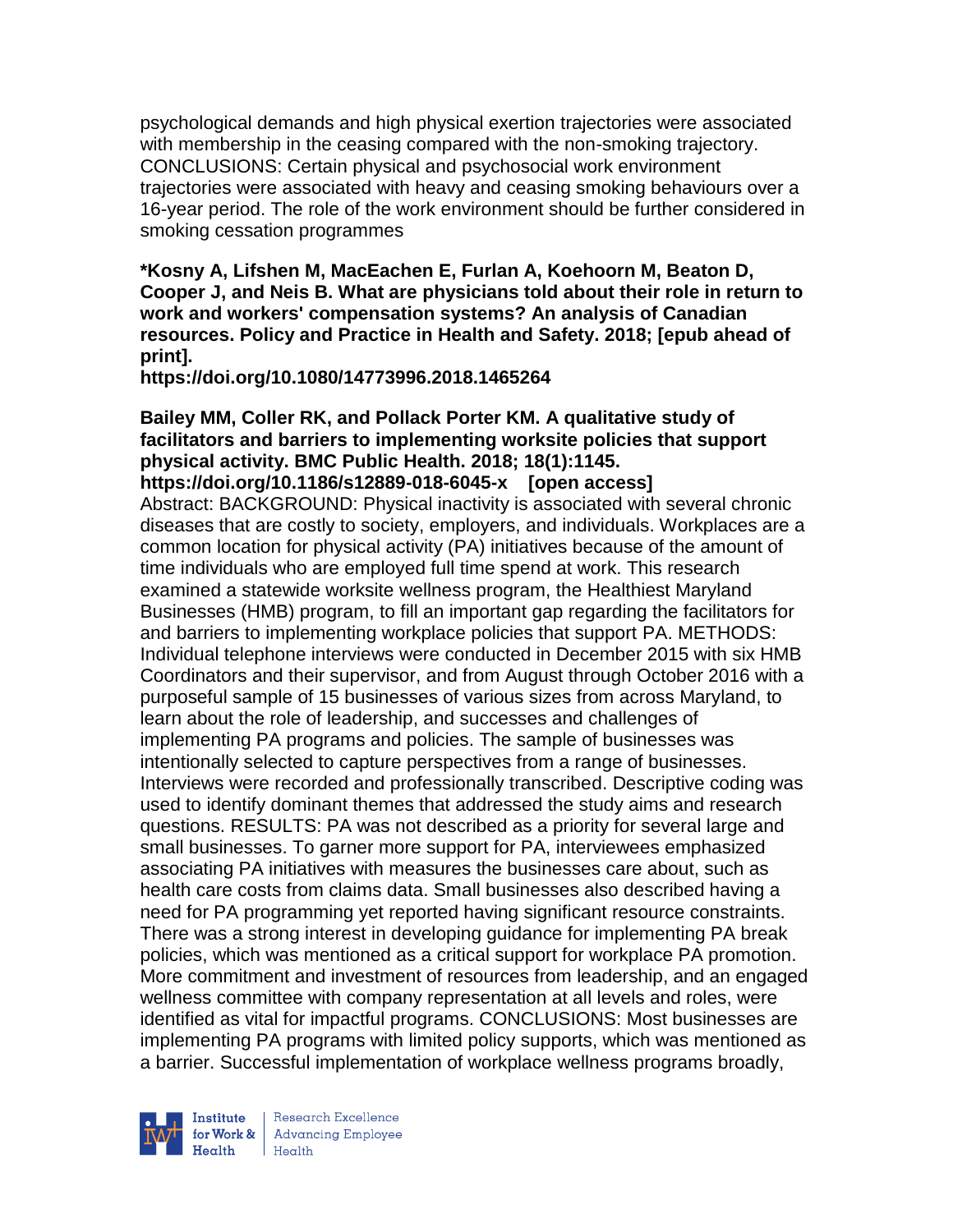and PA initiatives specifically, are achievable through leadership buy-in, employee input, and policy supports, along with highlighting the economic benefits for businesses

#### **Besen E, Young A, Gaines B, and Pransky G. Lag times in the work disability process: differences across diagnoses in the length of disability following work-related injury. Work. 2018; 60(4):635-648. https://doi.org/10.3233/WOR-182771**

Abstract: BACKGROUND: The amount of time between key points in the work disability and workers' compensation process, referred to as lag times, has been shown to relate to work disability outcomes but little research has examined how this finding may differ based on the diagnosis associated with the cause of work disability. OBJECTIVE: To examine whether relationships between lag times in the work disability process and disability duration vary by diagnosis in a sample of workers' compensation claims. METHODS: Using workers' compensation claims, Analysis of Covariance was used to estimate differences in disability duration across three lag times (days from the date of injury to: reporting the injury, seeking medical care, and starting lost work time paid by the workers' compensation insurer) and injury diagnosis groups (Work-related Musculoskeletal Disorders (WRMSD) and fractures). RESULTS: WRMSD tended to have longer lag times than fractures, whereas disability duration tended to be longer for fractures than WRMSD. Overall, shorter lag times were associated with shorter disability duration, but the relationships varied across diagnosis groups, and greater variation in disability duration was observed for WRMSD compared to fractures. CONCLUSIONS: The findings suggest the importance of responding to work-related injuries by reporting the injury, receiving medical care, and taking time off of work if necessary, in a timely fashion

#### **Boersema HJ, Cornelius B, de Boer WEL, van der Klink JJL, and Brouwer S. The assessment of work endurance in disability evaluations across European countries. PLoS ONE. 2018; 13(9):e0202012. https://doi.org/10.1371/journal.pone.0202012 [open access]**

Abstract: PURPOSE: Chronic disease is often associated with a reduced energy level, which limits the capacity to work full-time. This study aims to investigate whether the construct work endurance is part of disability assessment in European countries and what assessment procedures are used. We defined work endurance as the ability to sustain working activities for a number of hours per day and per week. MATERIALS AND METHODS: We conducted a survey using two self-constructed questionnaires. We addressed 35 experts from 19 countries through the European Union of Medicine in Assurance and Social Security (EUMASS). We gathered descriptive data on various aspects of (the assessment of) work endurance. RESULTS: Experts from 16 countries responded. In most countries work endurance is assessed. We found few professional guidelines specific for the assessment of work endurance. Both somatic and mental diseases may cause limited work endurance. Methods to

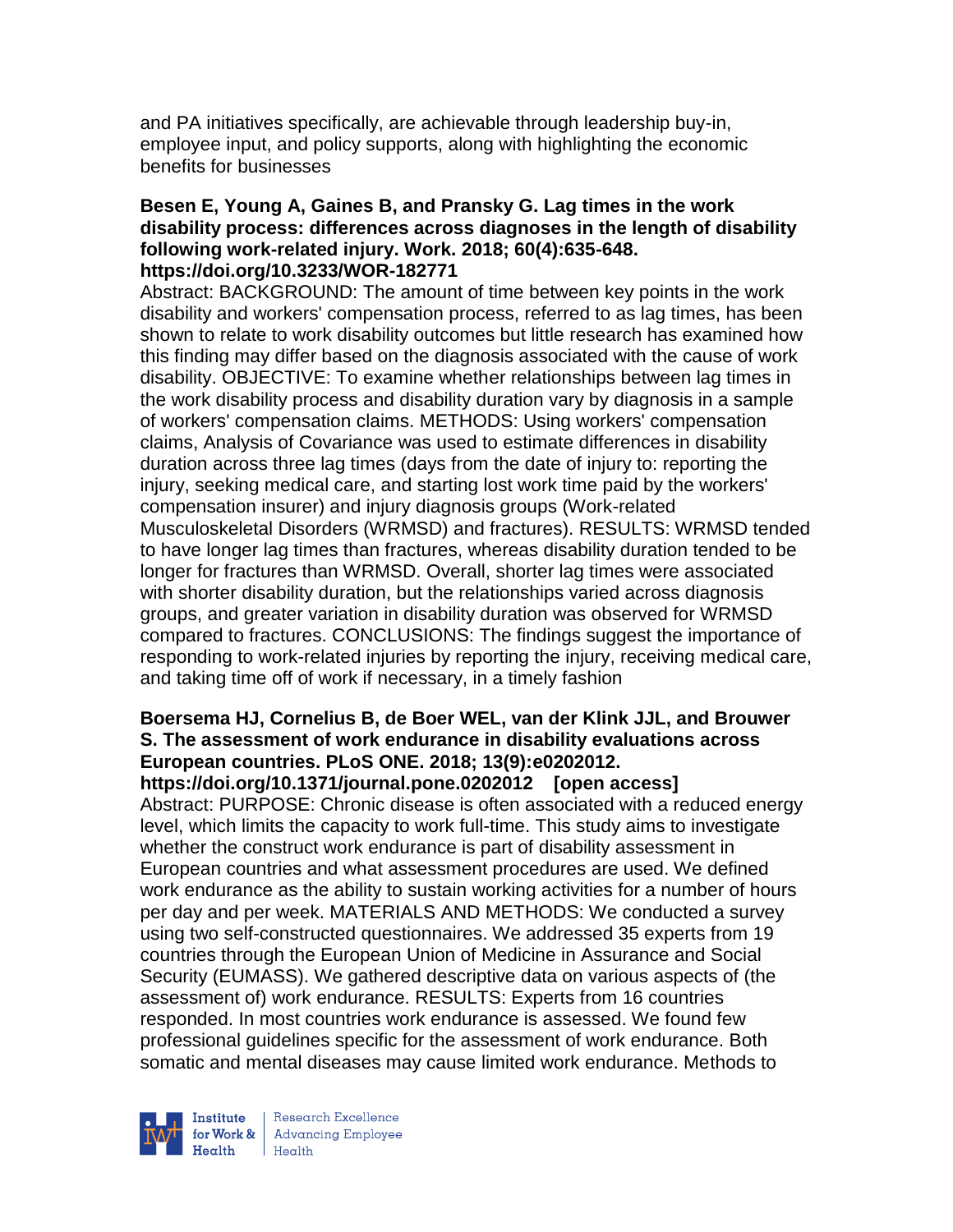assess work endurance vary, objective methods rating as most suitable. Almost half of the countries report controversies on the assessment of work endurance. CONCLUSIONS: Work endurance is recognised and assessed as an aspect of work disability assessment in Europe. However, controversies exist and evidence based guidelines, including reliable and valid methods to assess work endurance, are lacking

**Glambek M, Skogstad A, and Einarsen S. Workplace bullying, the development of job insecurity and the role of laissez-faire leadership: a two-wave moderated mediation study. Work and Stress. 2018; 32(3):297- 312.** 

**https://doi.org/10.1080/02678373.2018.1427815** 

# **Hampshaw S, Cooke J, and Mott L. What is a research derived actionable tool, and what factors should be considered in their development? A Delphi study. BMC Health Services Research. 2018; 18(1):740.**

**https://doi.org/10.1186/s12913-018-3551-6 [open access]** Abstract: BACKGROUND: Research findings should be disseminated appropriately to generate maximum impact. The development of research derived 'actionable' tools (RDAT) as research outputs may contribute to impact in health services and health systems research. However there is little agreement on what is meant by actionable tool or what can make them useful. We set out to develop a consensus definition of what is meant by a RDAT and to identify characteristics of a RDAT that would support its use across the research-practice boundary. METHODS: A modified Delphi method was used with a panel of 33 experts comprising of researchers, research funders, policy makers and practitioners. Three rounds were administered including an initial workshop, followed by two online surveys comprising of Likert scales supplemented with open-ended questions. Consensus was defined at 75% agreement. RESULTS: Consensus was reached for the definition and characteristics of RDATs, and on considerations that might maximize their use. The panel also agreed how RDATs could become integral to primary research methods, conduct and reporting. A typology of RDATs did not reach consensus. CONCLUSIONS: A group of experts agreed a definition and characteristics of RDATs that are complementary to peer reviewed publications. The importance of end users shaping such tools was seen as of paramount importance. The findings have implications for research funders to resource such outputs in funding calls. The research community might consider developing and applying skills to coproduce RDATs with end users as part of the research process. Further research is needed on tracking the impact of RDATs, and defining a typology with a range of end-users

**Jay K, Thorsen SV, Sundstrup E, Aiguade R, Casana J, Calatayud J, and Andersen LL. Fear avoidance beliefs and risk of long-term sickness absence: prospective cohort study among workers with musculoskeletal pain. Pain Research and Treatment. 2018; 2018:8347120. https://doi.org/10.1155/2018/8347120 [open access]**



**Institute** Research Excellence<br> **for Work &** Advancing Employee<br> **Health** Health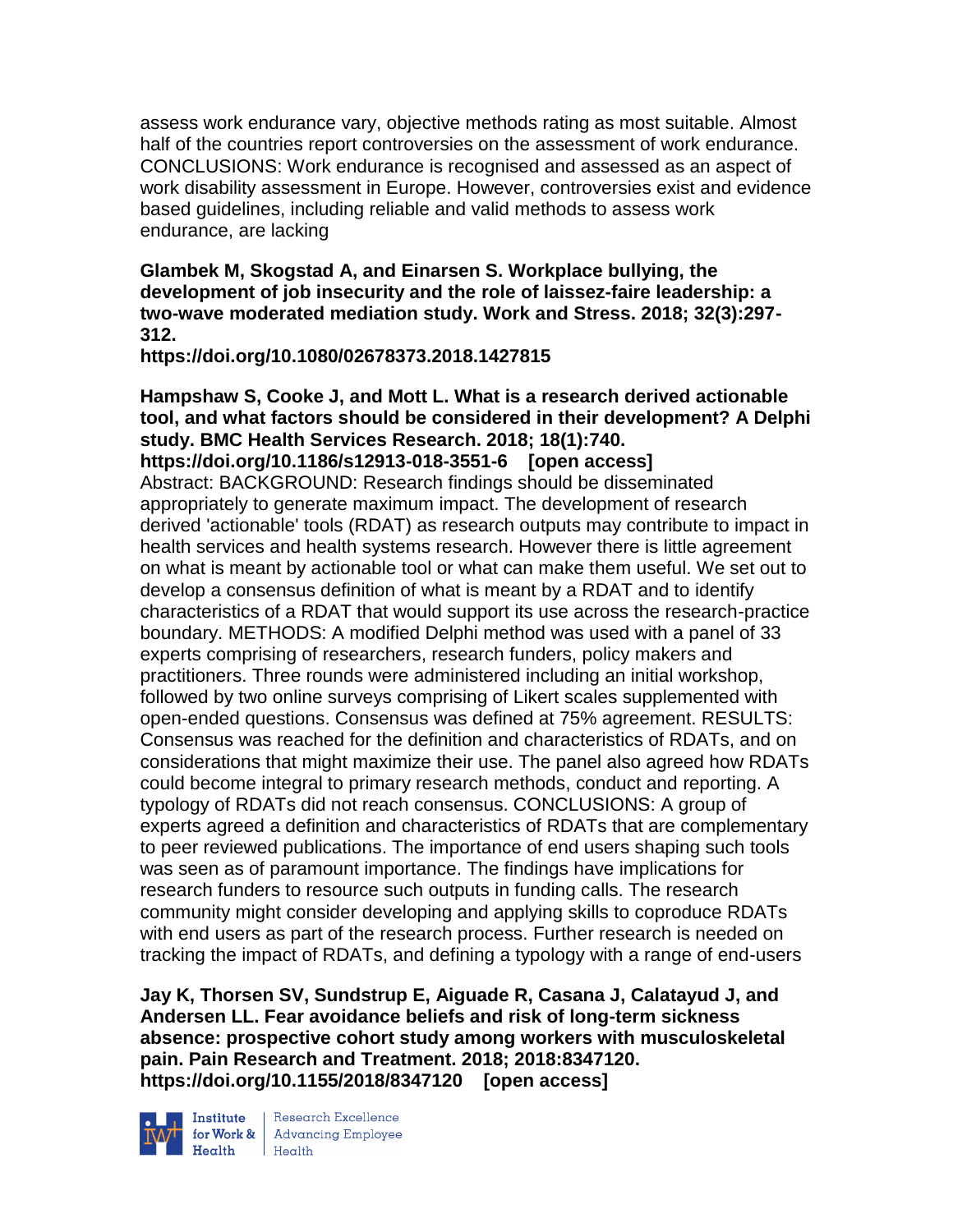Abstract: Background and Objective: Musculoskeletal pain is common in the population. Negative beliefs about musculoskeletal pain and physical activity may lead to avoidance behavior resulting in absence from work. The present study investigates the influence of fear avoidance beliefs on long-term sickness absence. Methods: Workers of the general working population with musculoskeletal pain (low back, neck/shoulder, and/or arm/hand pain;  $n = 8319$ ) from the Danish Work Environment Cohort Study were included. Long-term sickness absence data were obtained from the Danish Register for Evaluation and Marginalization (DREAM). Time-to-event analyses (cox regression) controlled for various confounders estimated the association between fear avoidance beliefs (very low, low, moderate [reference category], high, and very high) at baseline and long-term sickness absence (LTSA;  $\ge$ /=6 consecutive weeks) during a 2-year follow-up. Results: During the 2-year follow-up, 10.2% of the workers experienced long-term sickness absence. In the fully adjusted model, very high-level fear avoidance increased the risk of LTSA with hazard ratio (HR) of 1.48 (95% CI 1.15-1.90). Similar results were seen analyses stratified for occupational physical activity, i.e., sedentary workers (HR 1.72 (95% CI 1.04-2.83)) and physically active workers (HR 1.48 (95% CI 1.10-2.01)). Conclusion: A very high level of fear avoidance is a risk factor for long-term sickness absence among workers with musculoskeletal pain regardless of the level of occupational physical activity. Future interventions should target fear avoidance beliefs through information and campaigns about the benefits of staying active when having musculoskeletal pain

### **LaMontagne AD, Shann C, and Martin A. Developing an integrated approach to workplace mental health: a hypothetical conversation with a small business owner. Annals of Work Exposures and Health. 2018; 62(suppl\_1):S93-S100.**

### **https://doi.org/10.1093/annweh/wxy039**

Abstract: An integrated approach to workplace mental health encompasses three main areas of activity: (i) protecting mental health by reducing work-related and other risk factors for mental health problems, (ii) promoting mental health by developing the positive aspects of work as well as worker strengths and positive capacities, and (iii) responding to mental health problems as they manifest at work regardless of cause (work-related or otherwise). This represents an effort to distil what is a complex issue warranting a correspondingly complex set of responses into information for action that is accessible and engaging to workplace stakeholders, and that enables workplaces to begin from varying starting points to build over time towards mature multicomponent workplace mental health programs. This article, based on a plenary presentation at the Understanding Small Enterprises 2017 international conference (25-27 October 2017, Denver), is presented in two parts. Part I is a concise summary of our integrated approach to workplace mental health. Part II presents a hypothetical conversation with a small business owner/operator who has yet to implement workplace mental health programs, but is considering doing so. In this



Research Excellence for Work & | Advancing Employee Health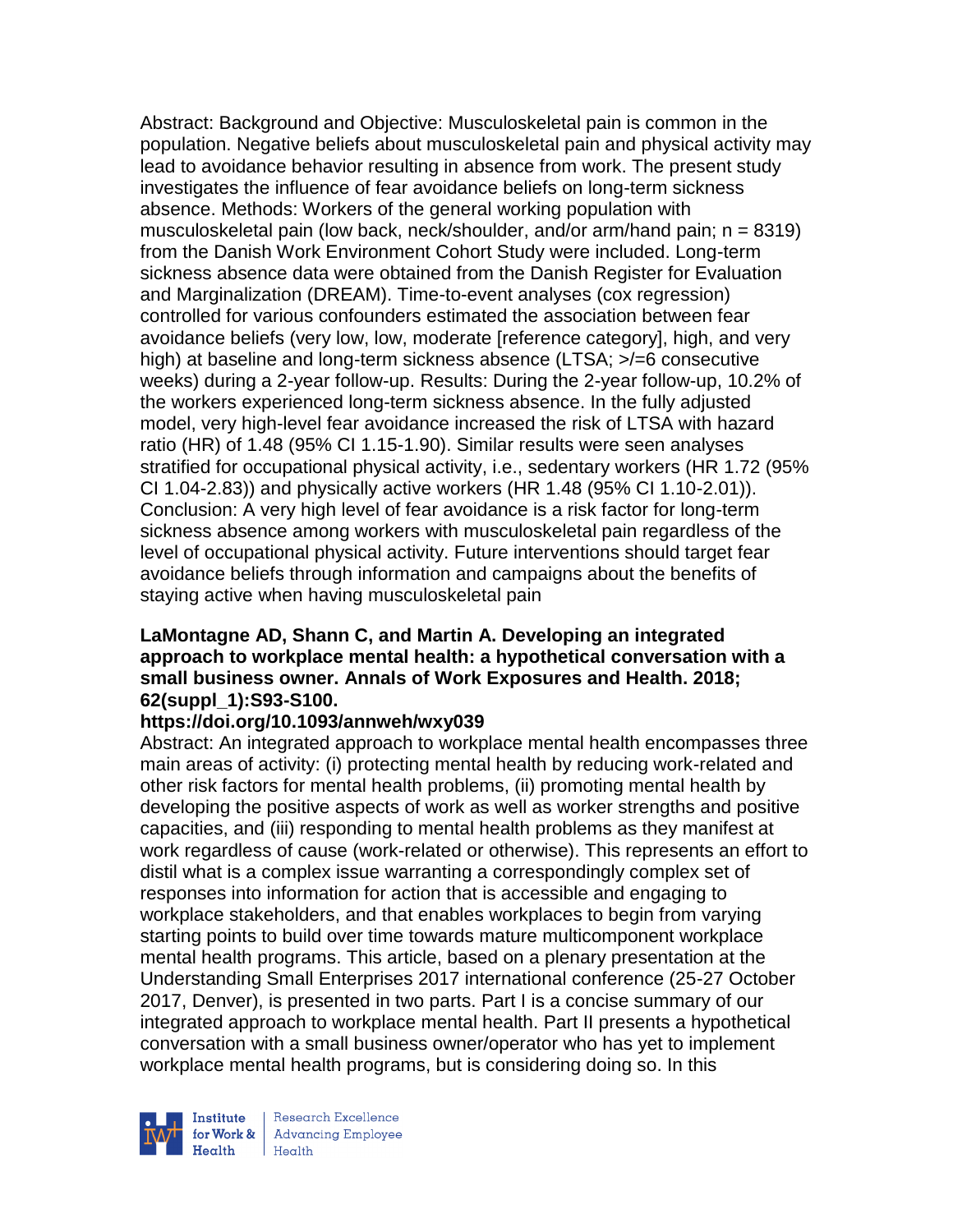Conversation, representing an effort in knowledge translation, we attempt to convince the small business owner/operator to begin taking action

### **Ma CC, Gu JK, Charles LE, Andrew ME, Dong RG, and Burchfiel CM. Workrelated upper extremity musculoskeletal disorders in the United States: 2006, 2009, and 2014 National Health Interview Survey. Work. 2018; 60(4):623-634.**

## **https://doi.org/10.3233/WOR-182770**

Abstract: BACKGROUND: The annual incidence rate of work-related upper extremity musculoskeletal disorders (WUEMSDs) is increasing in US workers according to the United States Bureau of Labor Statistics (BLS). However, the prevalence of WUEMSDs among US total workers has not been estimated. OBJECTIVE: We aimed to estimate the prevalence of WUEMSDs among US total workers and among each of major occupations and industries. METHODS: We analyzed data from the National Health Interview Survey Arthritis supplements (2006, 2009, and 2014) among 50,218 current workers (age  $\ge$ /=18 years) to estimate the 30-day prevalence of WUEMSDs and of WUEMSDs affecting work using the SAS-callable SUDAAN software. RESULTS: About 11.2 million workers reported WUEMSDs based on three surveys (2006, 2009, and 2014). The 30-day prevalence of WUEMSDs was 8.23% the prevalence of WUEMSDs affecting work was 1.24%. The Construction occupation and industry had the highest age- and sex-adjusted 30-day prevalence of WUEMSDs (10.98% for Construction occupation; 9.94% for Construction industry) and WUEMSDs affecting work (3.32% for Construction occupation; 2.31% Construction industry). CONCLUSIONS: Our results show that construction workers had the highest prevalence of both WUEMSDs and WUEMSDs affecting work. They may be a priority group for interventions to reduce upper extremity musculoskeletal disorders

**McAllister A and Leeder SR. Distrusting doctors' evidence: a qualitative study of disability income support policy makers in Australia and Ontario, Canada. Australian Health Review. 2018; 42(4):475-480. https://doi.org/10.1071/AH16092** 

**Phillips BN, Reyes A, Kriofske Mainella AM, Kesselmayer RF, and Jacobson JD. A needs driven model of workplace social effectiveness in adults with disabilities. Rehabilitation Counseling Bulletin. 2018; 62(1):30- 42.** 

**https://doi.org/10.1177/0034355217747690** 

**Powell D and Seabury S. Medical care spending and labor market outcomes: evidence from workers' compensation reforms. American Economic Review. 2018; 108(10):2995-3027.** 

### **https://doi.org/10.1257/aer.20150912 [open access]**

Abstract: Medical care represents an important component of workers' compensation benefits with the potential to improve health and post-injury labor



**Institute** Research Excellence<br> **for Work &** Advancing Employee<br> **Health** Health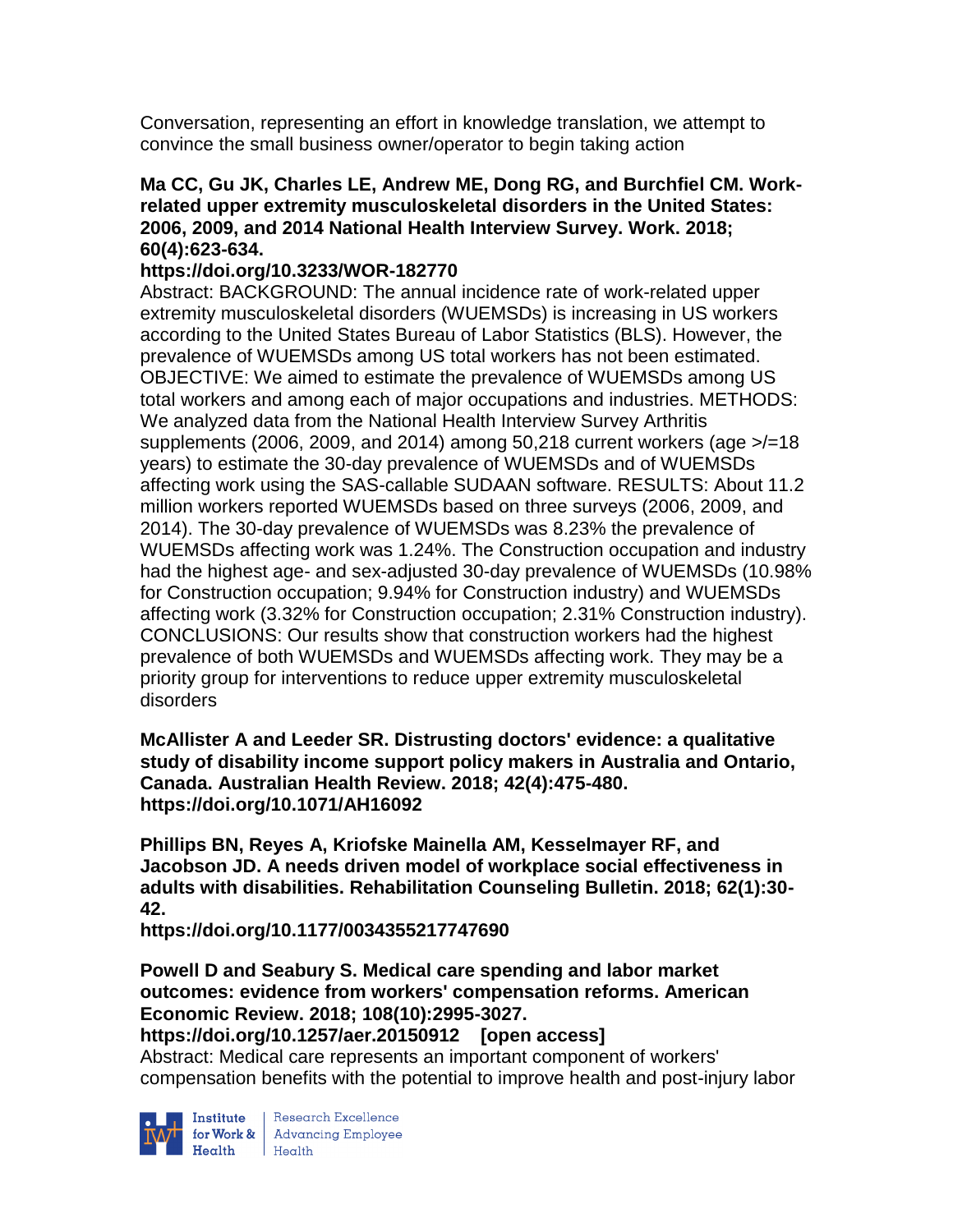outcomes, but little is known about the relationship between medical care spending and the labor outcomes of injured workers. We exploit the 2003--2004 California workers' compensation reforms which reduced medical spending disproportionately for workers incurring low back injuries. We link administrative claims data to earnings records for injured workers and their uninjured coworkers. We find that workers with low back injuries experienced a 7.6 percent post-reform decline in medical care, and an 8.1 percent drop in post-injury earnings relative to other injured workers

### **Sharwood LN, Mueller H, Ivers RQ, Vaikuntam B, Driscoll T, and Middleton JW. The epidemiology, cost, and occupational context of spinal injuries sustained while 'working for income' in NSW: a record-linkage study. International Journal of Environmental Research and Public Health. 2018; 15(10):E2121.**

# **https://doi.org/10.3390/ijerph15102121**

Abstract: This study aimed to describe the epidemiological characteristics, the occupational context, and the cost of hospitalised work-related traumatic spinal injuries, across New South Wales, Australia. A record-linkage study of hospitalised cases of work-related spinal injury (ICD10-AM code U73.0 or workers compensation) was conducted. Study period 2013(-)2016. Eight hundred and twenty-four individuals sustained work-related spinal injuries; 86.2% of whom were males and had a mean age of 46.6 years. Falls led to 50% of the injuries; predominantly falls from building/structures, ladders or between levels. Falls occurred predominantly in the construction industry (78%). Transport crashes caused 31% of injuries and 24% in heavy vehicles. Half of all the transport injuries occurred 'off road'. The external cause was coded as 'non-specific work activity' in 44.5% of cases; missing in 11.5%. Acute care bed days numbered at 13,302; total cost \$19,500,000. High numbers of work-related spinal injuries occurred in the construction industry; particularly falling from a height. Off-road transport-related injuries were significant and likely unaddressed by 'on-road' prevention policies. Medical record documentation was insufficient in injury mechanism and context specificity. Workers in the construction industry or those using vehicles off-road were at high risk of spinal injury, suggesting inefficient systems approaches or ineffective prevention policies. Reducing the use of nonspecific external cause codes in patients' medical records would improve the measurement of policy effectiveness

**Tuckey MR, Sonnentag S, and Bryan J. Are state mindfulness and state work engagement related during the workday? Work and Stress. 2018; 32(1):33-48.** 

**https://doi.org/10.1080/02678373.2017.1420707** 

**D'Urzo KA, Man KE, Bassett-Gunter RL, Latimer-Cheung AE, and Tomasone JR. Identifying "real-world" initiatives for knowledge translation tools: a case study of community-based physical activity programs for persons with physical disability in Canada. Translational Behavioral** 



**Institute** Research Excellence<br> **for Work &** Advancing Employee<br> **Health** Health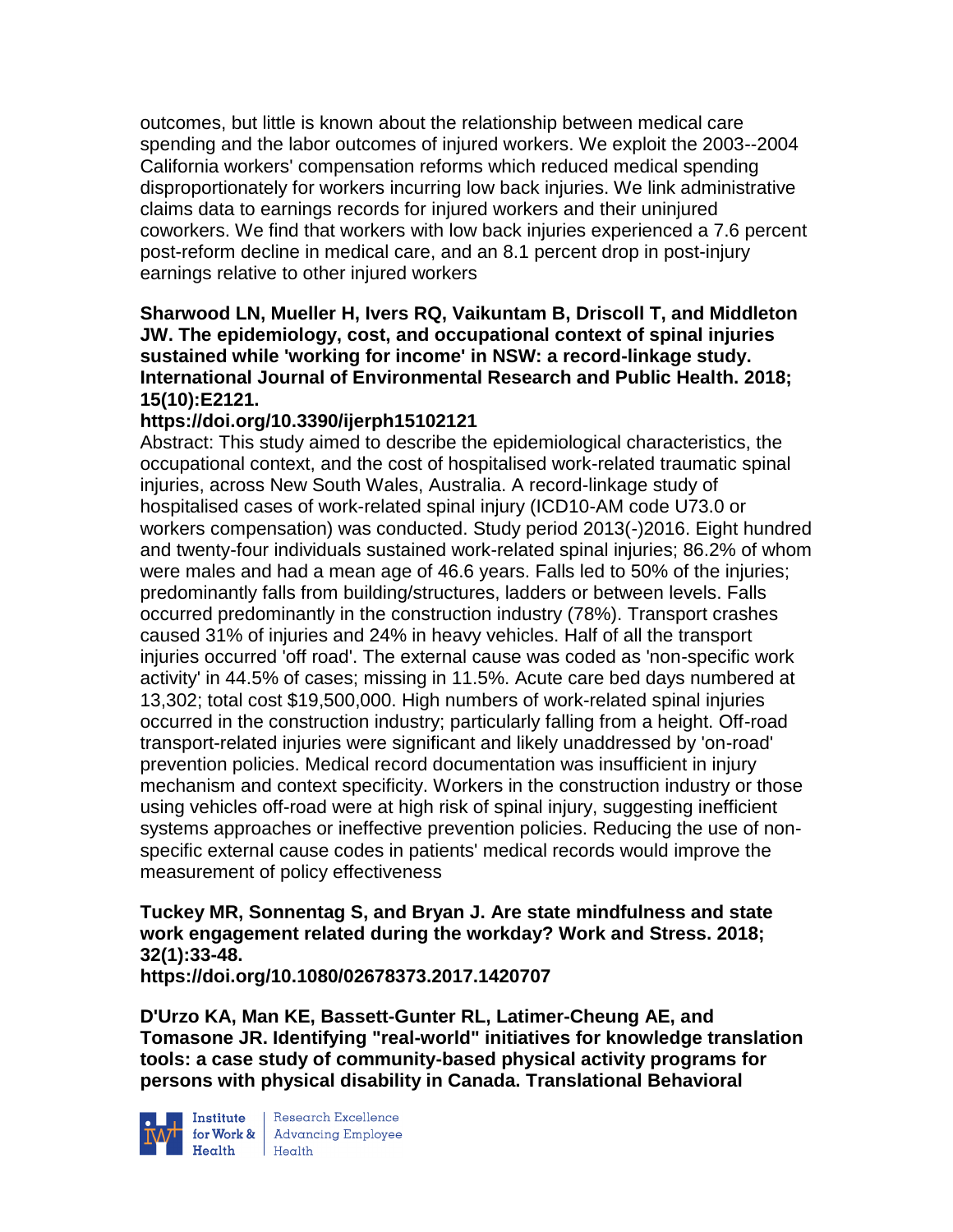### **Medicine. 2018; [epub ahead of print]. https://doi.org/10.1093/tbm/iby088**

Abstract: "Real-world" initiatives represent an important source of information for evidence-based practice; however, accessing information about initiatives is often challenging. Casebooks are an innovative knowledge translation (KT) tool for researchers, practitioners, and end-users to address "research-toimplementation gaps" through sharing "real-world" experiences. Several casebooks have been published; yet, they remain inconsistent in their methodological approach for identifying "real-world" initiatives. The purpose of this project is to describe and apply systematic scoping study methods for the identification of "real-world" initiatives relevant for the development of KT tools. Specifically, systematic scoping study methods were developed to identify community-based physical activity (PA) programs for persons with physical disabilities across Canada. To identify PA programs, a search strategy was developed and included five distinct search approaches: (i) peer-reviewed literature databases, (ii) grey literature databases, (iii) customized Google search engines, (iv) targeted websites, and (v) consultation with content experts. Title screening and hand searching identified 478 potentially relevant PA programs. Full record review identified 72 PA programs that met KT tool criteria. The most comprehensive search approach was targeted websites, which identified 25  $(35%)$  unique PA programs, followed by content experts  $(n = 12; 17%)$ . Only four (5.6%) unique PA programs were identified via custom Google searching. No PA programs were uniquely identified through peer- or grey literature database searches. This study describes and applies a systematic scoping study methodology that serves as a basis for identifying and selecting "real-world" initiatives that are central to the development of evidence-based KT tools

### **Zajacova A and Montez JK. Explaining the increasing disability prevalence among mid-life US adults, 2002 to 2016. Social Science & Medicine. 2018; 211:1-8.**

### **https://doi.org/10.1016/j.socscimed.2018.05.041**

Abstract: Several recent studies have documented an alarming upward trend in disability and functional limitations among US adults. In this study, we draw on the sociomedical Disablement Process framework to produce up-to-date estimates of the trends and identify key social and medical precursors of the trends. Using data on US adults aged 45-64 in the 2002-2016 National Health Interview Surveys, we estimate parametric and semiparametric models of disability and functional limitations as a function of interview time. We also determine the impact of socioeconomic resources, health behaviors, and health conditions on the trends. Our results show increasing prevalence of disability and functional limitations. These trends reflect the net result of complex countervailing forces, some associated with increases in functioning problems (unfavorable trends in economic well-being, especially income, and psychological distress) while other factors have suppressed the growth of functioning problems (favorable trends in educational attainment and some health behaviors, such as



Research Excellence for Work & | Advancing Employee  $H_{\text{eath}}$